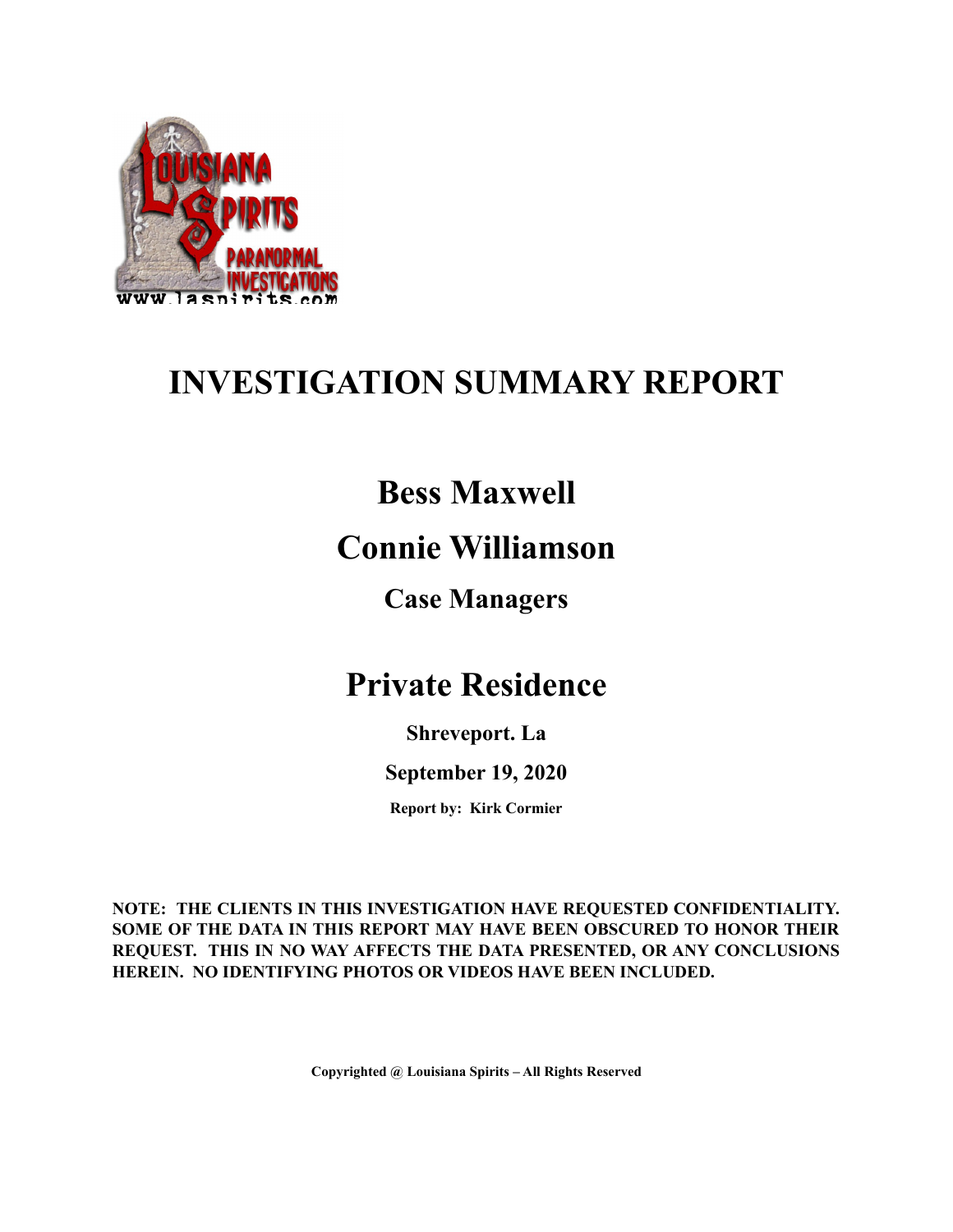# **HISTORY**

This residence is a brick three-bedroom two bath home in an older subdivision in Shreveport, La. It is occupied by three sisters who rent the home and have been living there less than one year. They report no experiences prior to moving into the home.

## **REPORTED EXPERIENCES**

The residents report numerous experiences. The most significant of which is inappropriate physical touching when in bed to the point of personal violation. They report this is almost, if not, a nightly occurrence. Pressure can be felt pushing down on the bed when this occurs. They also report seeing a dark shadow in the bathroom when taking a shower. A small dog that shares the home is terrified to the point of sleeping under a pillow. Physical touching has also been experienced in the kitchen and living room.

# **INVESTIGATION**

Date of Investigation: September 19, 2020

Participants: Susan Lyles, Bess Maxwell, Kirk Cormier Investigation Narrative:

The investigation began around 8:00 pm and the house was unoccupied except for the investigators. The team split up into and investigated different rooms in the house. Bess and Susan alternately occupied the beds for approximately 30-minute periods attempting to experience any physical contact and doing EVP and Spirit Box sessions. A full spectrum GoPro camera and IR illuminator was set up in the two most active bedrooms and recorded the entire time of the investigation. Kirk was stationed in the living room also doing EVP sessions and watching for any movement in the kitchen or hall. Before ending the investigation, the house was treated with smoke from Palo Santo wood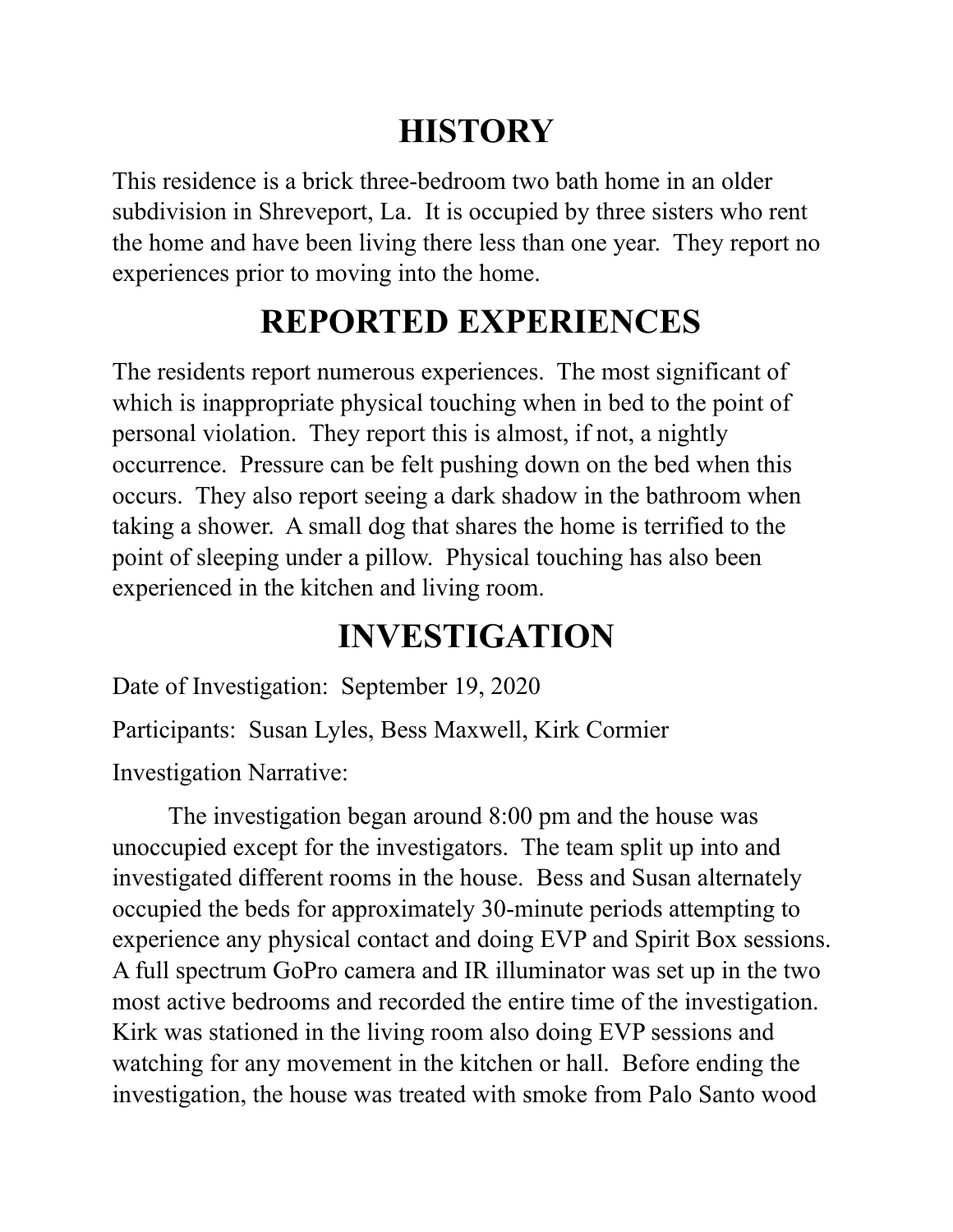in hopes to remove any negative energy. The investigation was ended around 11:00 pm.

### **Personal Experiences**

There were several personal experiences that were not captured on the video or audio equipment.

Susan Lyles:

While investigating the back or master bedroom, she believes she saw a dark figure near the bathroom door. A light on a piece of electronic equipment appeared to be blocked out by the figure at one point.

She also felt uncomfortable in this room. More so than in any other room of the house.

While laying in the bed in the front bedroom she felt what she thinks was a caressing of her left shoulder and hair. This occurred for approximately 5 minutes.

Near the end of the investigation she was using the hall bathroom and had turned away from the toilet paper holder on the wall to use a loose roll and heard the toilet paper roll on the wall spin.

Bess Maxwell:

While investigating in middle bedroom, heard a rustling sound in the corner. Not identified or debunked.

Kirk Cormier:

While setting up the cameras, before the investigation began, a sound was heard in the doorway of the middle bedroom that sounded like a weak groan. It sounded remarkably close to his ear.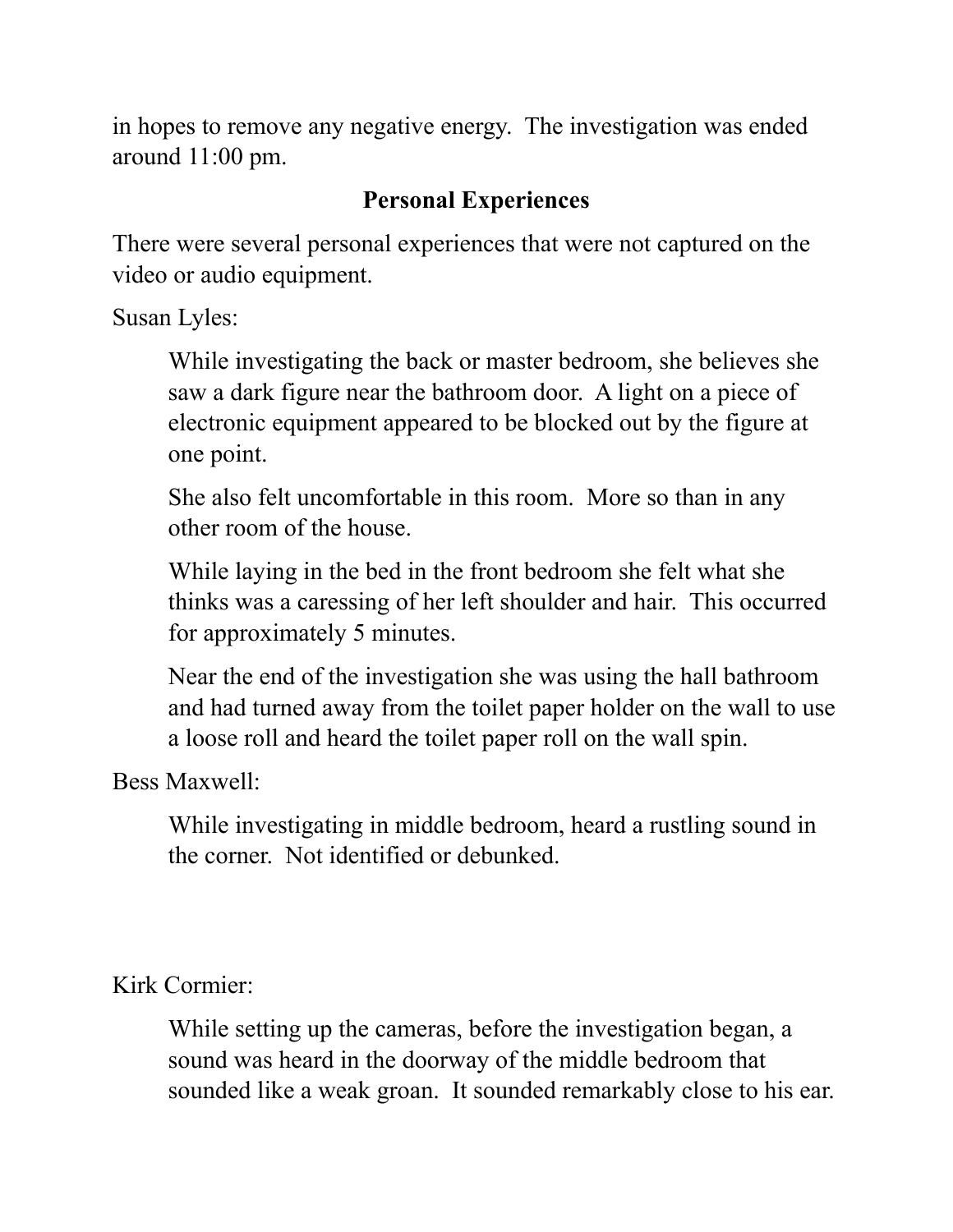It is possible it could have been the air vent in the bathroom stopping rotation or something else. It was not heard again and remains unidentified or debunked.

#### **Model P-SB7 Spirit Box with Portal:**

- 1. Asked "Where do I need to go?" Response: "Don't lie to me"
- 2. "This is Harvey" This was received at the exact time Kirk had texted his sister in Houston and had referenced Hurricane Harvey
- 3. Asked "You know Sherry, right?" Answer: "Right"
- 4. Asked "Is there anybody in here that would like to talk?" Answer "Nobody"
- 5. "Harvey"
- 6. Asked "How many spirits are here?" Answer "Five"

#### **EVP's: None Captured**

#### **Video Evidence: None Captured**

### **Conclusions**

Considering the amount of reported activity, the personal experiences of the investigators, and spirit box captures; the possibility of paranormal activity in this residence appears to be significant. The residents were